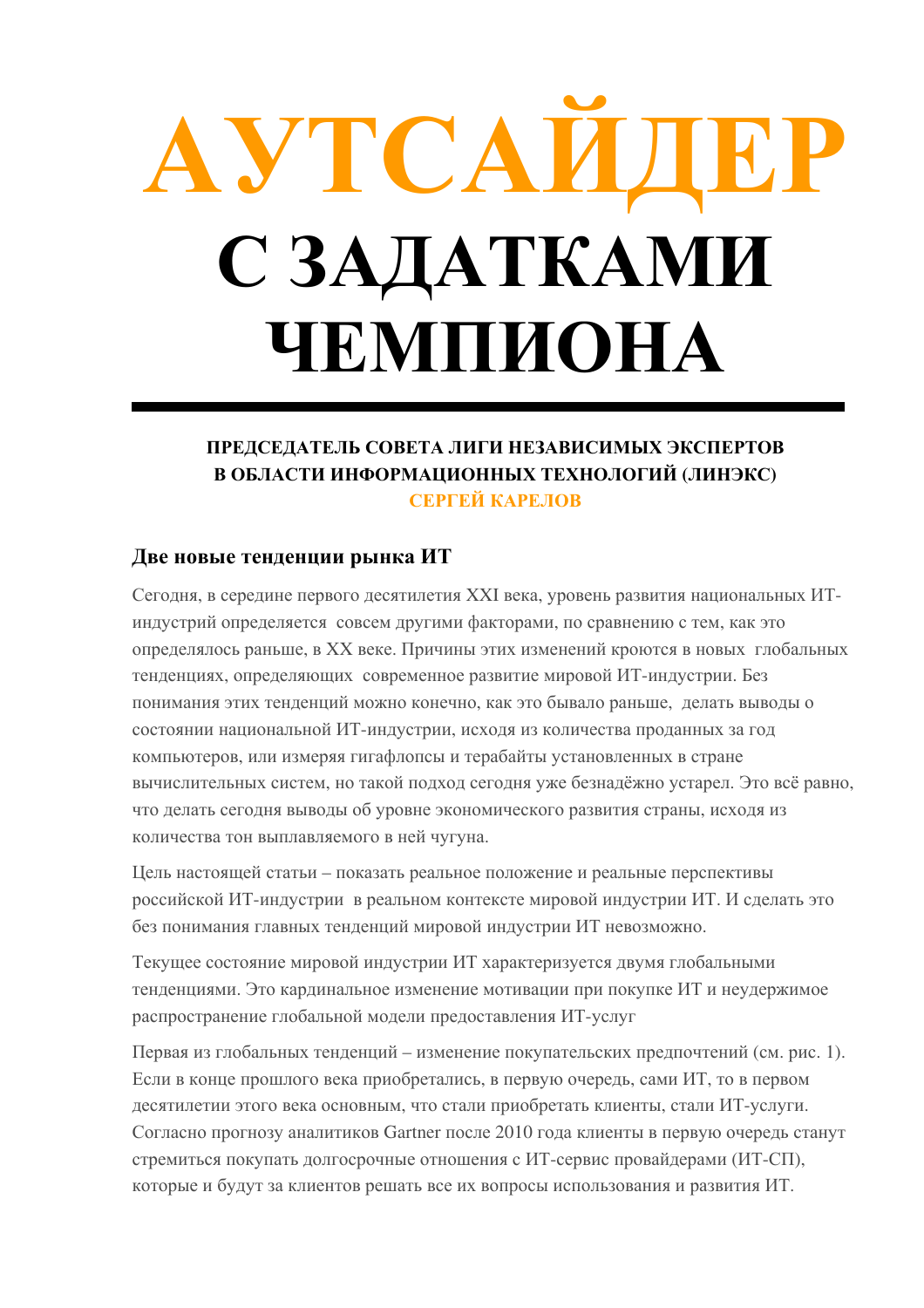Рис. 1 Кардинальное изменение мотивации при покупке ИТ (1990-2010+)



Такие лолгосрочные отношения, как известно, называются аутсорсингом, и это уже сегодня один из самых больших и быстрорастущих сегмент мирового рынка ИТ.

Названная глобальная тенденция превращает и hardware, и software в некое приложение к ИТ-услугам (см. рис. 2). А сами ИТ-услуги (будь то, как совсем недавно, в форме разовых контрактов, или, как уже сейчас и, без сомнения, в будущем, в форме контрактов на аутсорсинг) превращаются в основную ценность ИТ для рыночной экономики и основной её двигатель.



Рис. 2 Прогноз роста доли ИТ-услуг на мировом рынке ИТ (2006 -2009)

Источник: Gartner Dataquest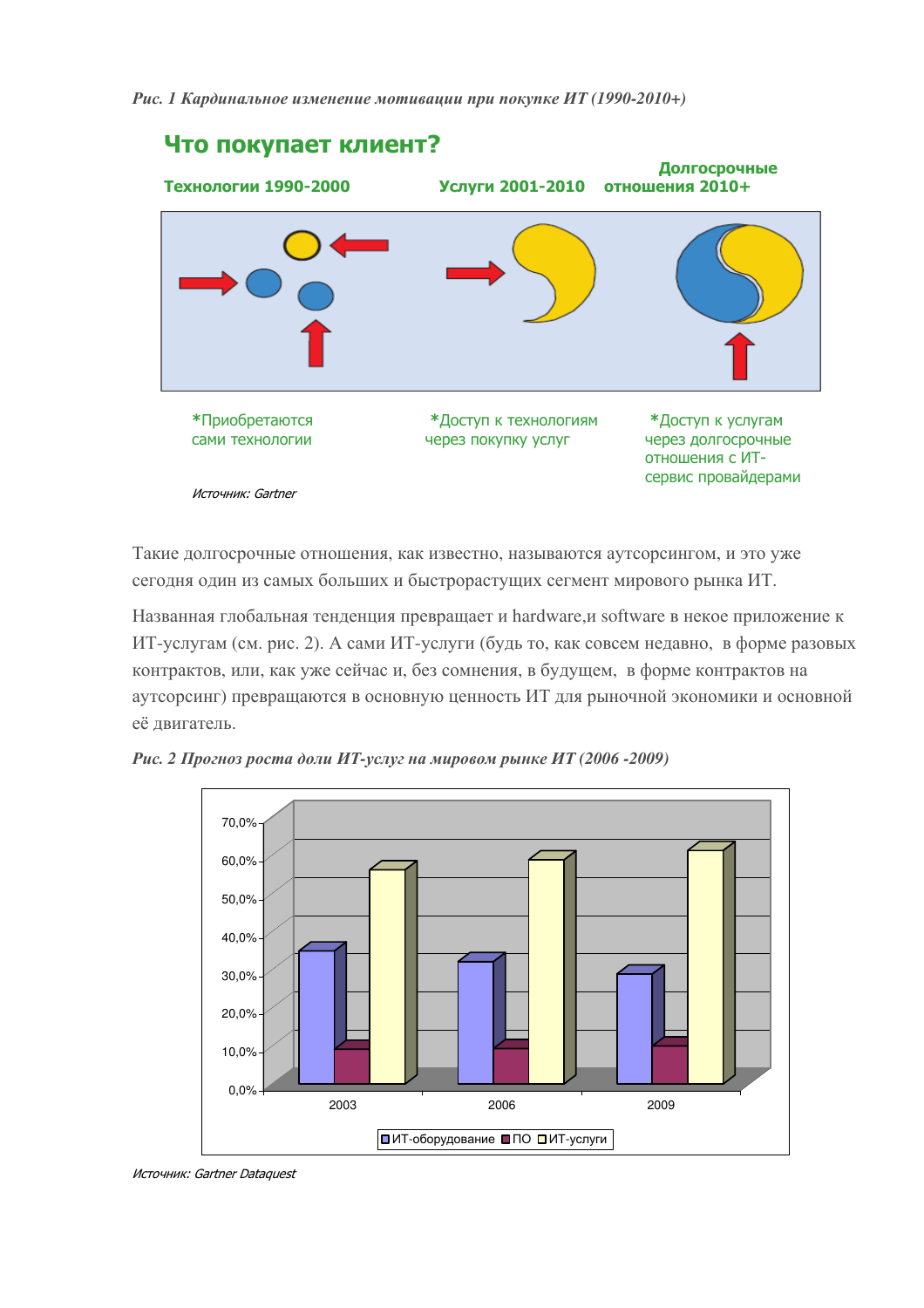Вторая основная тенденция на мировом рынке ИТ связана с повсеместным распространением глобальной модели предоставления ИТ-услуг (Global Sourcing Model). Суть этой глобальной модели в том, что разработчик, внедренец или эксплуатационщик ИТ теперь может располагаться лалеко от клиента (в другом городе, стране или даже на другом континенте), в так называемых Центрах предоставления услуг (Delivery centers), и оттула решать все вопросы клиента по современным каналам связи. Месторасположения таких центров избирается, исходя из экономических принципов - там, где это будет лешевле. Отсюла вытекает повальное распространение так называемых оффшорных и ниершорных моделей предоставления услуг, в соответствии с которыми мировые центры предоставления услуг концентрируются в относительно белных, но при этом достаточно быстро развивающихся странах, где есть в наличии дещёвый, но годный для обучения персонал, хорошо мотивируемый возможностью заработать.

Эта тенденция (см. рис.3), являясь частью общемировых процессов глобализации, в корне меняет положение национальных ИТ-индустрий отдельных стран. Если раньше, говоря о состоянии ИТ-индустрии той или иной страны, в основном подразумевался её внутренний ИТ-рынок, то теперь без учёта ИТ-экспорта, осуществляемого в рамках Global Sourcing Model, говорить о национальной ИТ-индустрии вообще неправильно. В качестве самого яркого примера приведём Индию, внутренний ИТ-рынок которой уже сейчас составляет менее пятой части от общего объёма национальной ИТ-индустрии.



Рис. 3 Прогноз роста объёма ИТ-услуг, предоставляемых по глобальной модели (\$ млрд.)

Две вышеназванные глобальные тенденции заставляют сегодня аналитиков, при рассмотрении и анализе национальных ИТ-индустрий, в первую очередь, фокусировать

Источник: Gartner Dataquest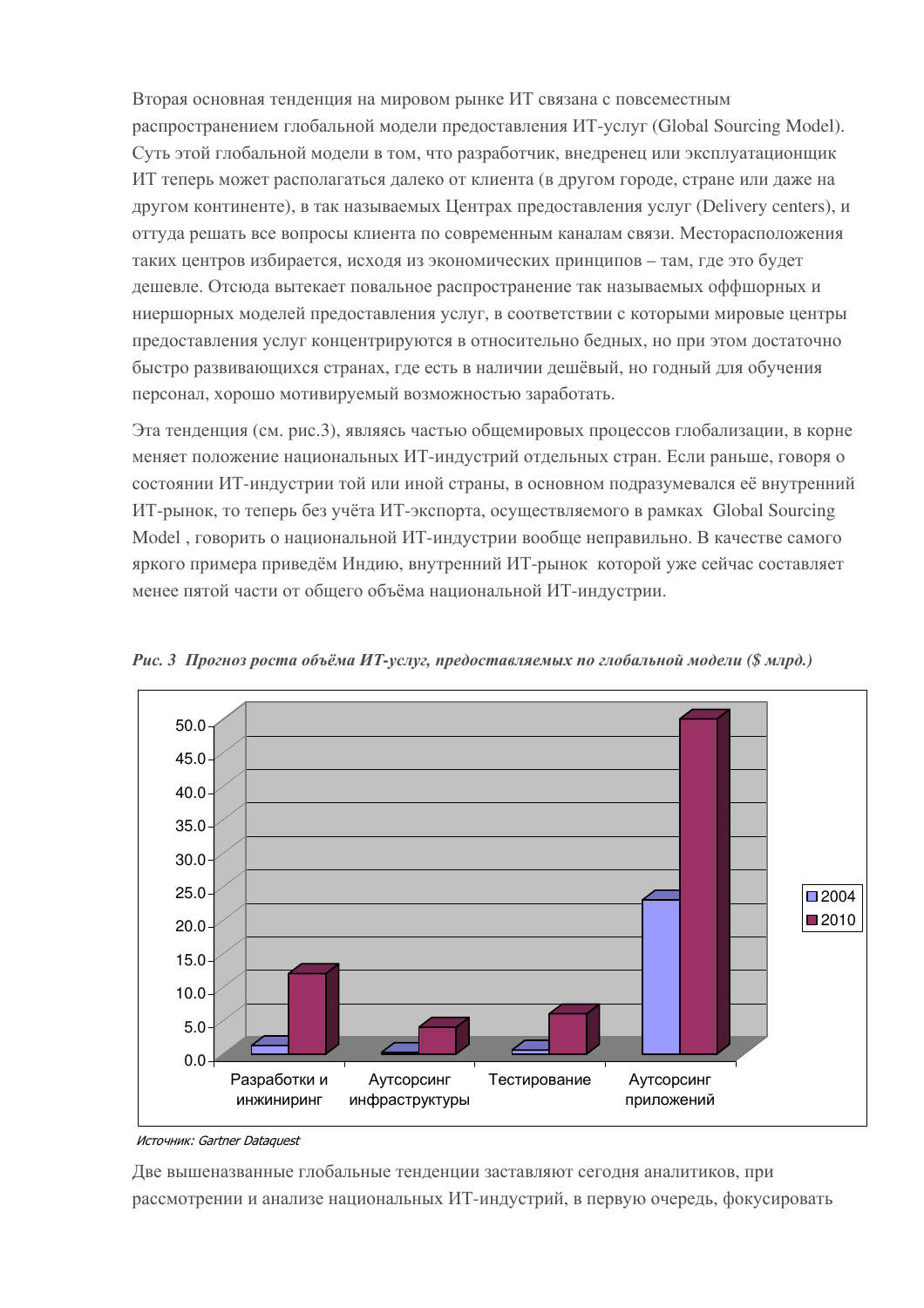своё внимание на состоянии национального рынка ИТ-услуг. Что же касается рассмотрения национальных ИТ-индустрий относительно бедных, но достаточно активно развивающихся стран (а к таким странам сегодня относится и Россия), то в рассмотрение обязательно включается анализ развитии экспорта ИТ-услуг, предоставляемых национальной ИТ-индустрией этих стран в рамках Global Sourcing Model. Именно эти два основных аспекта, характеризующие состояние российской ИТиндустрии, и будут далее нами рассмотрены.

# Дальше - только лучше

Структура российского ИТ-рынка, к сожалению, пока сильно отличается и от мирового рынка, и от рынка Западной Европы (см. таблицу). Очевидно, что с точки зрения первой из рассмотренных выше глобальных тенденций, российский рынок отстаёт от развитых стран запада на много лет.

|              | Мировой ИТ-рынок |                   |                         | ИТ-рынок западной Европы |                   |                         | ИТ-рынок России |                   |                          |
|--------------|------------------|-------------------|-------------------------|--------------------------|-------------------|-------------------------|-----------------|-------------------|--------------------------|
|              | \$M)             | Доля ИТ-<br>рынка | $CAGR(\%)$<br>2004-2008 | (SM)                     | Доля ИТ-<br>рынка | $CAGR(\%)$<br>2004-2008 | (SM)            | Доля ИТ-<br>рынка | $CAGR(\% )$<br>2004-2008 |
| Оборудование | 352 785          | 33%               | 2,8                     | 92 052                   | 29%               | 2.8                     | 5,9             | 69%               | 20,1                     |
| ПО           | 92 513           | $9\%$             | 6,2                     | 27 731                   | $9\%$             | 5,2                     | 0,8             | 9%                | 35,4                     |
| ИТ-услуги    | 608 108          | 58%               | 6,0                     | 192 804                  | 62%               | 4,9                     | 1,8             | 21%               | 25,2                     |
| Всего        | 1 053 406        | $100\%$           | 4,0                     | 312 587                  | 100%              | 3,9                     | 8,5             | $100\%$           | 21,6                     |

Сравнение структуры ИТ-рынка России с мировым и западно-европейским рынками

Источник: Gartner, ЛИНЭКС

Напрашивается традиционный российский вопрос: так насколько же далеко мы отстали от Запада? Самое интересное, что ответ на этот вопрос существует: отстаём примерно на 10 лет. К такому выводу пришли аналитики Лиги независимых экспертов (ЛИНЭКС www.linex.ru) на основании проведённого ими этим летом исследования (см. врезку 1).

Насколько высокую цену заплатила российская ИТ-индустрия за своё десятилетнее отставание от запада, показали результаты другого исследования ЛИНЭКС, называющегося «Новый международный страновой рейтинг зрелости рынков ИТ-услуг (ITC-CMI)» и опубликованного в конце ноября аналитическим агентством премиуминформации для бизнеса Datamonitor (Великобритания).

Цена десятилетнего отставания оказалась весьма высока – последнее место России в этом международном рейтинге (см. врезку 2). Как же такое могло произойти?

По мнению Ника Майеса, главы аналитического центра по ИТ-услугам агентства Datamonitor: « Индии, Китая и России, не смотря на их растущую привлекательность среди западных клиентов для проведения дешёвых программных разработок, не смогли пока добиться реальных успехов на своих внутренних рынках ни в деле инвестирования в ИТ, ни в получении от ИТ серьёзной отдачи». В этих словах весьма ёмко и лаконично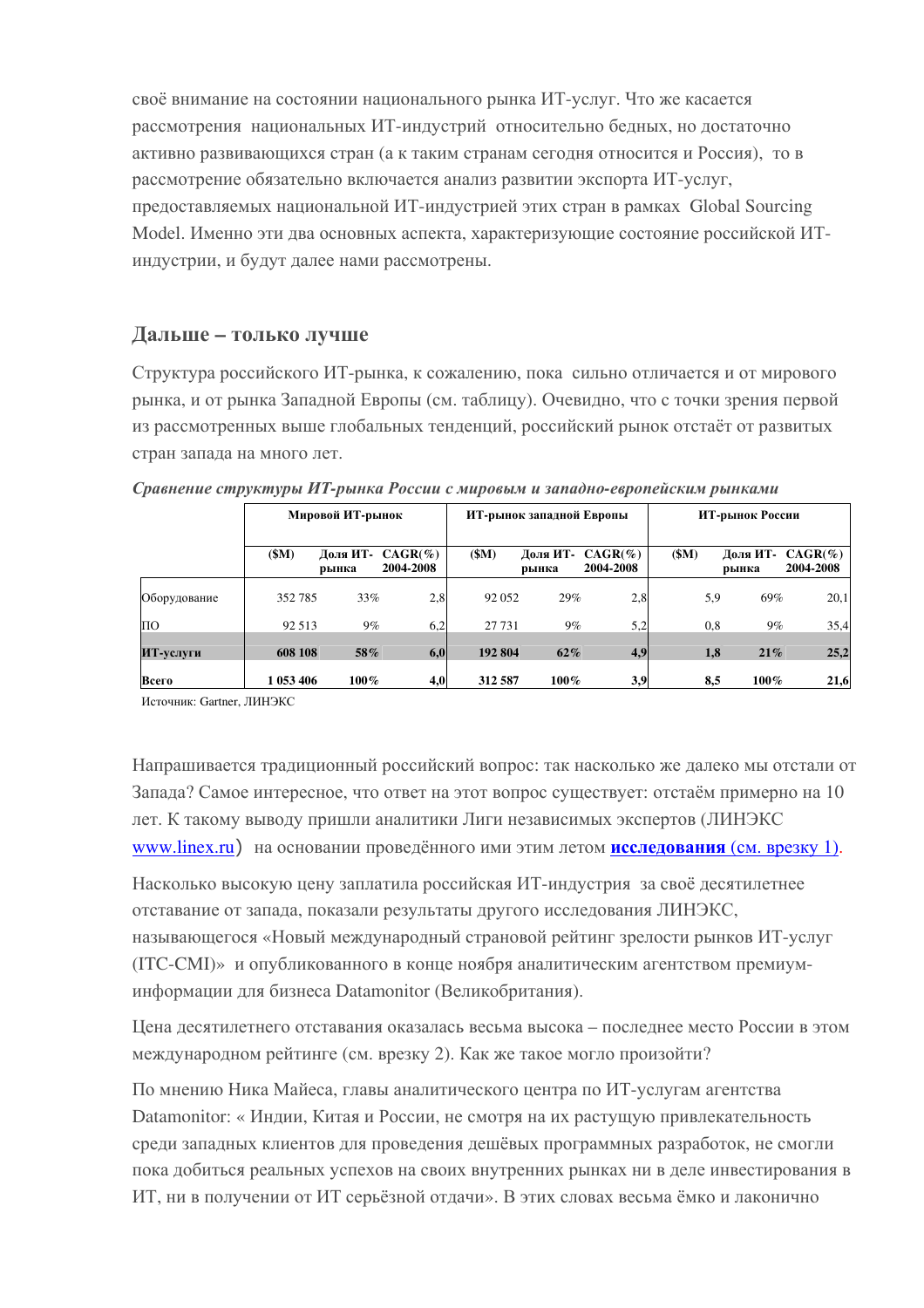сформулированы две основные проблемы, стоящие перед Россией в борьбе за более престижное место в рейтинге, – недостаточное инвестирование средств в ИТ и слабая отлача от использования ИТ

Так в чём же корень этих проблем? Весьма убедительный ответ на этот вопрос дают аналитики Gartner в опубликованном ими исслеловании «Creating an Economic Framework That Exploits IT». Хотя Россия впрямую и не являлась объектом данного исследования, посвященного выработке рекоменлаций для правительств всех стран мира, выводы авторов отчета поразительно созвучны российским реалиям. Так в качестве главных преграл на пути инвестиций в ИТ и получения от ИТ высокой экономической отлачи авторы называют такие явления, как коррупция, доминирование групповых, «семейных» интересов, назначение руководителями на ответственные посты лишь людей из своего ближнего круга знакомств, проталкивание группами инсайдеров-фаворитов во власти выгодных для «крышуемого» ими бизнеса решений. Насколько это применимо к России судите сами. Однако, на наш взгляд, точнее не скажешь.

Но помимо названной аналитиками Gartner преграды, универсальной для любой страны мира, в России также существует и своя специфика, заключающаяся в векторе мышления российской власти и бизнеса, направленном в прошлое, а не в будущее. Это прошлое, продолжающееся, к сожалению, и в настоящем России, характеризуется единственной экономической доминантой - экспортом энергоносителей. В то время, когда все наиболее развитые страны мира движутся в направлении построения у себя экономики знаний, Россия, будучи баснословно богата энергоресурсами, и обладая при этом неприлично бедным населением, в направлении экономики знаний двигаться пока не собирается.

В завершение анализа состояния российского внутреннего рынка ИТ-услуг, хотелось бы внести хоть какую-то оптимистическую ноту - Россия уже на последнем месте, и, следовательно, дальше может быть только лучше. Темпы роста рынка ИТ-услуг в России - одни из самых высоких в мире, так что уже, возможно, через год, Россия сможет занять в рейтинге ITC-CMI более высокое место.

# Неиспользуемый потенциал

Как уже отмечалось выше, в относительно бедных, но активно развивающихся странах, крайне важную роль в национальных ИТ-инлустриях играет экспорт ИТ-услуг. предоставляемых в рамках глобальной модели предоставления услуг (ГМПУ). В мире насчитывается около пятидесяти таких **стран** (см. врезку 2). Безусловным лидером среди них сегодня является Индия. Однако уже сегодня большинство западных экспертов считают, что монопольному лидерству Индии в данном вопросе скоро придёт конец. Дело в том, что мировой бизнес более не желает «склалывать яйца в одну корзину», тем более, что оценка политико-экономических рисков для оффшорных инициатив в Индии не многим меньше, чем, например, у сеголняшней России (см. рис. 4).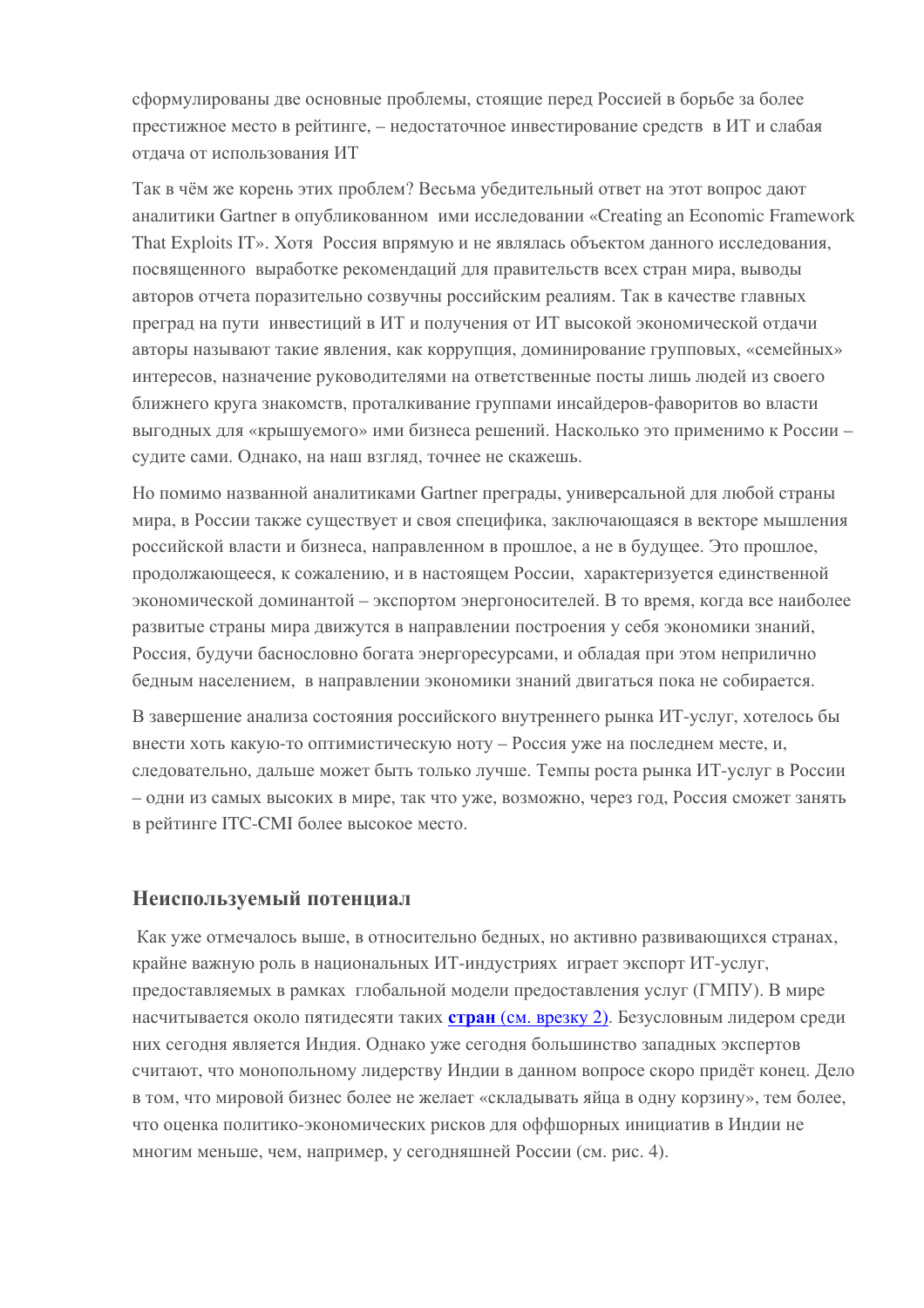

Рис. 4 Национальный индекс политико-экономических рисков для оффиорных инициатив

Источник: Gartner

Развитые страны уже начали искать альтернативы Индии при использовании ГМПУ. И если по части так называемых низкоуровневых видов услуг (Low-End Services), потенциальным приемником Индии, скорее всего, станет Китай, то в части высокоуровневых видов услуг (High-End Services), наилучшие шансы имеет Россия (см. врезку 3).

К группе высокоуровневых видов услуг относятся наиболее сложные виды ИТ-услуг (например, разработка новых классов заказных приложений) и практически все виды аутсорсинга знаний. Высокоуровневые услуги с каждым годом увеличивают свою долю в общем объеме предоставляемых по миру услуг. Объясняется это, в первую очередь, чисто экономическими причинами - за них платят более чем в два раза дороже. Переход наиболее подготовленных провайдеров услуг от предоставления низкоуровневых услуг к высокоуровневым уже начался и будет, по мнению экспертов, играть весьма важную роль в трансформации ГМПУ (см. рис. 5).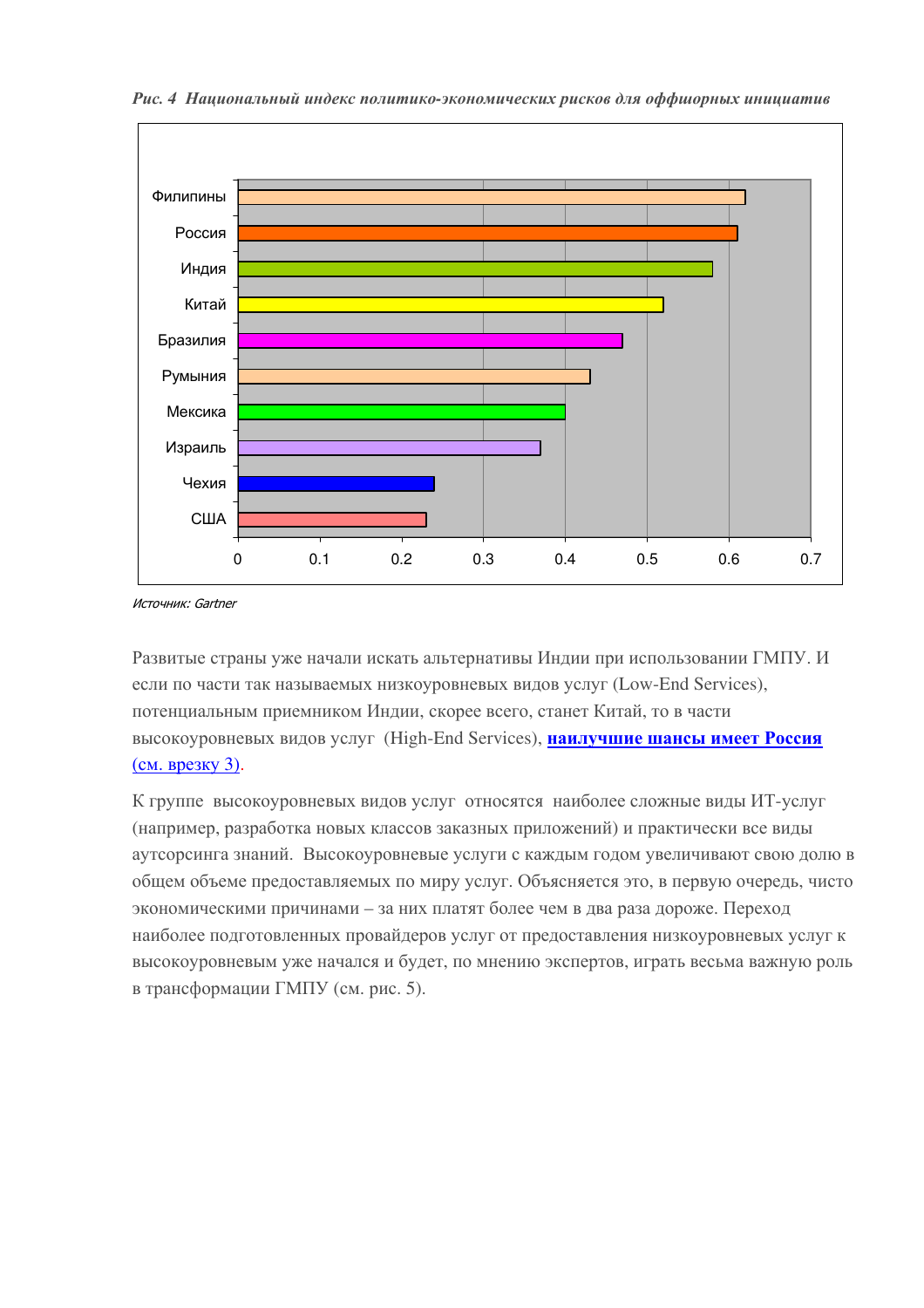Рис. 5 Трансформация глобальной модели в сторону повышения доли предоставляемых высокоуровневых услуг



По оценке аналитиков LINEX (с учётом прогнозов Evaluesere, NASSCOM и McKinsey), сегодняшний мировой рынок низкоуровневых видов услуг (включая ИТ-услуги и ИТориентированные услуги), предоставляемых по ГМПУ, составляет порядка \$31 млрд., тогда как сегодняшний объём рынка высокоуровневых услуг не превышает \$5 млрд. Согласно прогнозам нашей лиги, к 2010 году объёмы этих рынков составят соответственно \$70 млрд. и \$33 млрд.

Индия, по оценке экспертов Evaluesere, готова к 2010 году взять на себя реализацию около \$18 млрд, низкоуровневых видов услуг и порядка \$12 млрд, высокоуровневых услуг. Для лостижения этих показателе Индии нужно будет дополнительно к уже занятым сегодня экспортом услуг 270 тыс. ИТ-специалистов мобилизовать примерно 800 тыс. ИТспециалистов.

Чем сможет ответить на это Россия, зависит от того, будет ли, как и прежде, российская ИТ-индустрия находиться вне сферы национальных российских интересов, или же, наконец, ситуация изменится, и появится новый национальный проект в этой области.

Потенциал для кардинального прорыва в экспорте высокотехнологических услуг у России есть. Если бы, полобно странам, близким России по образовательному уровню (США, Великобритания и т.д.), мы смогли бы привлечь для работы в ИТ-индустрии, скажем, 3% населения, - то количество ИТ-специалистов составило бы у нас более 4 млн. человек (по данным за 2004 год, в США работают более 10 млн. ИТ-специалистов, а в Великобритании около 1,7 млн.). Задействовав, подобно Индии, две трети этих специалистов в области экспорта ИТ-ориентированных и чистых ИТ-услуг, Россия могла бы получить ресурсный пул из более, чем 4 млн. человек. А имея такой ресурсный пул ИТ-специалистов (до 20% из которых, согласно оценкам экспертов, можно было бы задействовать для предоставления высокоуровневых услуг), Россия могла бы зарабатывать на этом суммы, соизмеримые с сегодняшним экспортом энергоносителей (см. рис 6).

# Рис. 6 Оценка объёмов российского экспорта ИТ-ориентированных и ИТ-услуг в 2004г в сравнении с экспортным потеницалом России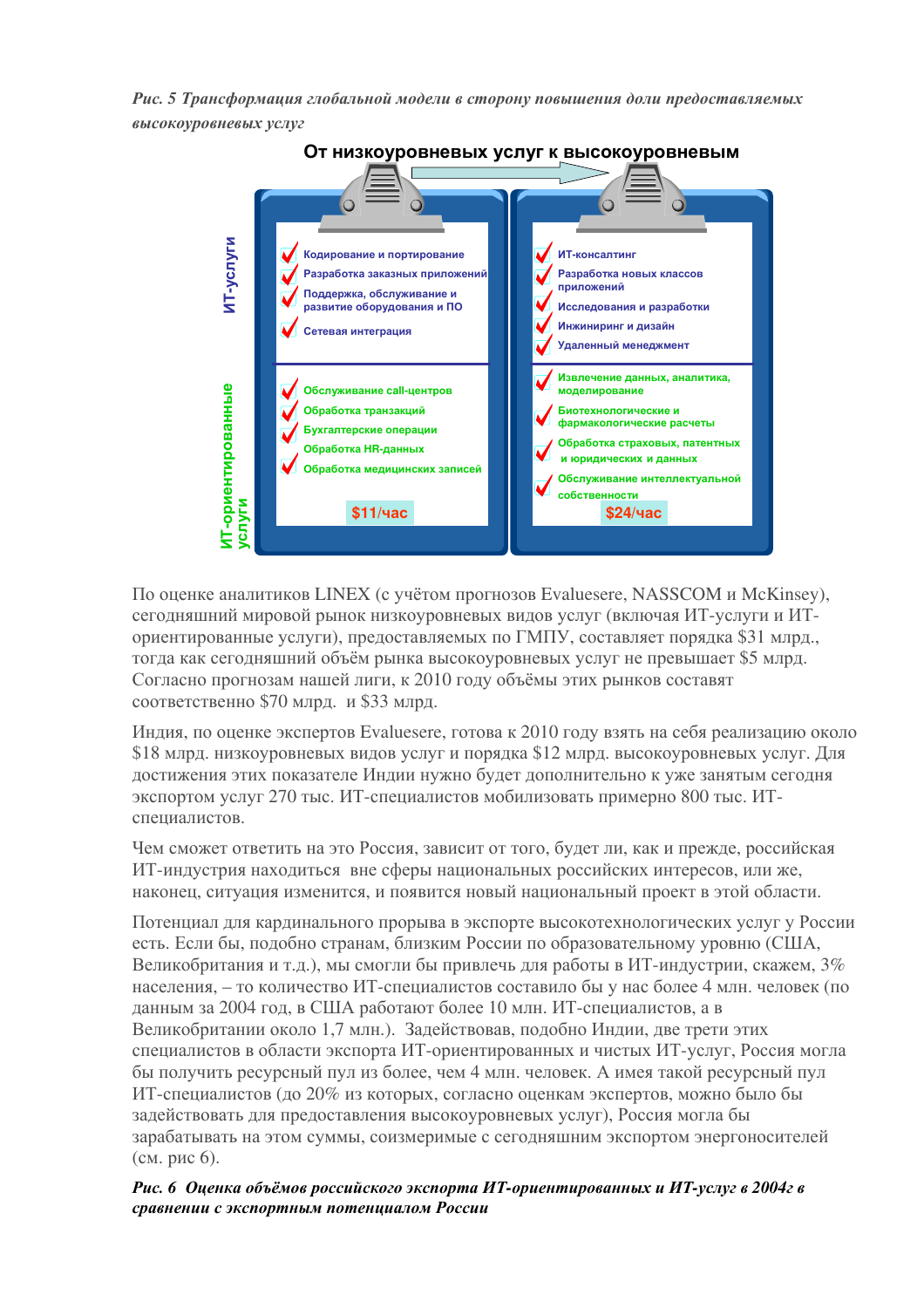| Вид услуг                                                  | Низкоуровневые<br>услуги | <b>Высокоуровневые</b><br>услуги |
|------------------------------------------------------------|--------------------------|----------------------------------|
| Цена за час                                                | \$11                     | \$24                             |
| Годовой доход на<br>одного ИТ-специалиста                  | \$22 000                 | \$48 000                         |
| Число ИТ-специалистов<br>сегодня занятых в этой<br>области | 9000                     | <b>GEM CETOAHA</b><br>3000       |
| Выручка от их<br>деятельности (млн.)                       | \$198                    | \$144                            |
| Потенциальное число<br>ИТ-специалистов для<br>этой области | 2130000                  | MOVIM Obl WMOTD<br>530000        |
| Выручка от их<br>деятельности (млн.)                       | \$46 860                 | \$25 440                         |

*<sup>&</sup>lt;u>Memouuur: ПИНЭКС</u>* 

Конечно, всё не так просто. И для достижения столь масштабной цели не достаточно продекларировать строительство в России нескольких технопарков. Более того, подобная цель не может быть лостигнута, лаже если эти технопарки лействительно построить, поскольку масштаб цели требует мобилизации гораздо более серьёзных финансовых и людских ресурсов, а также долгосрочного стратегического планирования на уровне национального проекта.

По сути, названная цель есть не что иное, как превращение российской экономики из экономики экспорта энергоресурсов в экономику знаний. А другого продуктивного способа для Росси занять достойное место в мировой постиндустриальной экономике, по нашему мнению, просто нет.

## Врезка 1

#### Будущее российского рынка

Прошедшим летом, в выпусках рубрики «Executive-прогноз» российского издания еженедельного бизнеспрофайла Global Computing Services анализировались результаты ряда опросов, проведенных среди руководителей российских ИТ-компаний и читателей бизнес-профайла, работающих в различных индустриальных областях.

В ходе анализа полученных ответов, проводившие опросы эксперты натолкнулись на удививший их факт ответы на вопросы о сегодняшнем состоянии российского рынка аутсорсинга практически совпадали с ответами на аналогичные вопросы, опубликованные западными аналитиками в 1996 году на основе опросов, проводившихся ими в США и развитых странах Европы в 1995 г.

Тогда эксперты ЛИНЭКС задались вопросом: а существуют ли такие аспекты в развитии ИТ-рынков, которые повторяются на рынках разных стран в независимости от их специфики? Существуют же такие характеристики, как динамика изменения структуры рынка или тренды основных потребительских мотиваторов на вложение средств в те или иные рыночные сегменты, которые на высокотехнологичных рынках разных стран (например, на рынках мобильной связи) проходят весьма похожие этапы развития, хотя и со сдвигом во времени.

Для более детального исследования этой темы аналитики ЛИНЭКС попытались более подробно сравнить характеристики западных рынков ИТ-услуг десятилетней давности с характеристиками сегодняшнего российского рынка ИТ-услуг.

Результаты оказались более чем занимательные - большинство структурных и динамических характеристик при сравнении были практически одинаковыми. Вот лишь некоторые из них.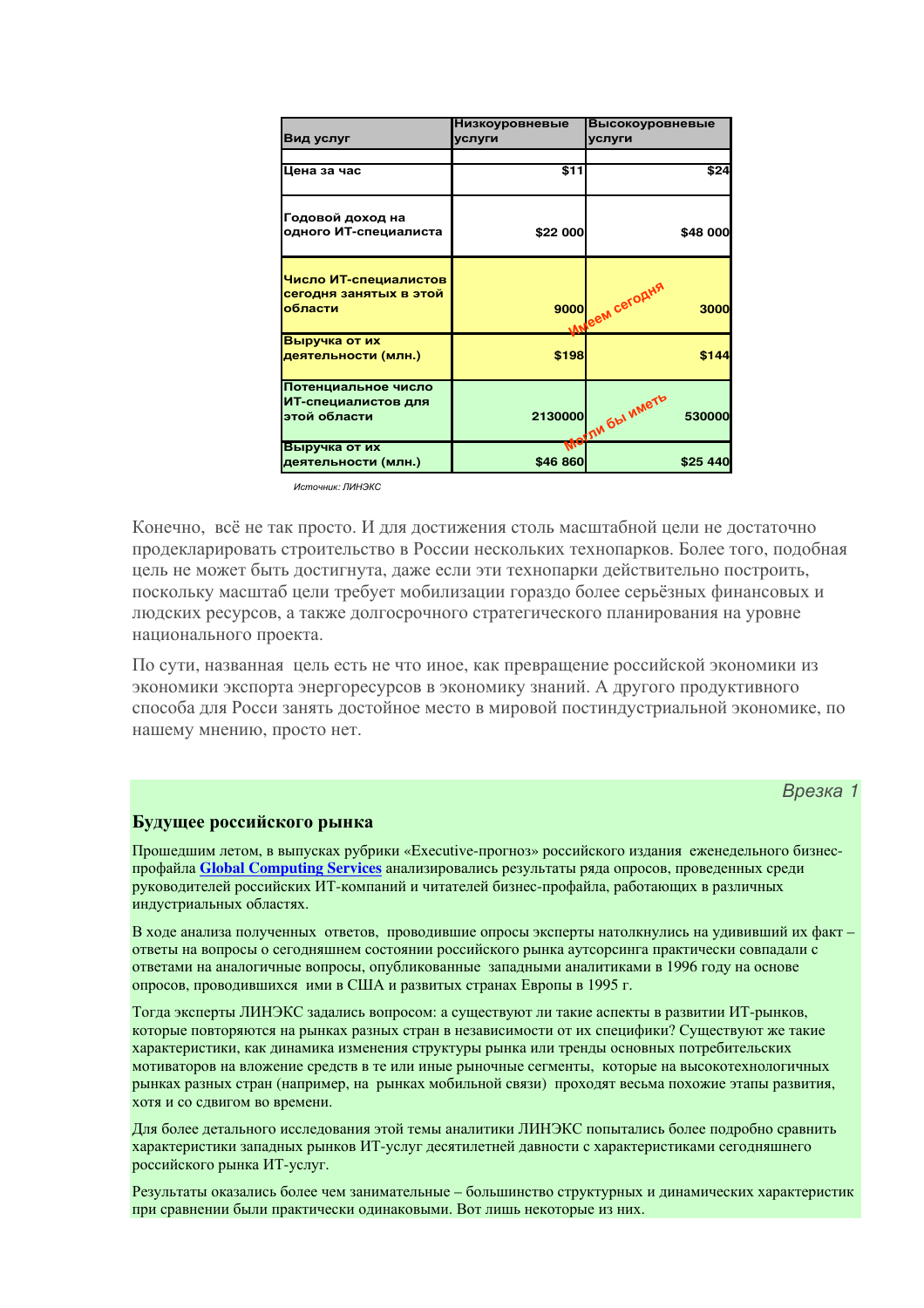- структура и динамика консалтинга и аутсорсинга, как сегментов рынка ИТ-услуг;
- соотношения между различными видами услуг, заказываемых клиентами по аутсорсинговым контрактам (например, обслуживание и эксплуатация локальных сетей, менеджмент десктопов, обеспечение работы Help Desk и т.д.);
- приоритетные перечни основных мотиваторов для перехода на аутсорсинг (например, повышение уровня предоставляемых сервисов, концентрация ресурсов на основном бизнесе клиента, повышение эффективности используемых ИТ и т.д.);
- процент клиентов, использующих или планирующих переход на аутсорсинг;
- степень желания и готовности клиентов к привлечению сторонних фирм для выработки стратегии развития ИТ;
- взвешенные оценки различных факторов за и против привлечения ИТ-Сервис провайдеров в качестве консультантов по оптимизации ИТ-инфраструктуры клиентов.

В качестве сравнительной базы при проведении этого исследования, использовались данные Dataquest Professional Service Trends 1996 и агрегированные данные из опросов, проводившихся за последний год на российском ИТ-рынке Лигой независимых экспертов.

Основной вывод, полученный в результате проведенного исследования таков: нынешнее состояние российского рынка ИТ-услуг, его основные тренды и движители (по крайней мере, в части, касающейся консалтинга и аутсорсинга) аналогичны соответствующим показателям, характерным для западных рынков примерно десятилетней давности.

При этом, конечно, нужно признать, что, если данные Dataquest, несомненно, репрезентативны и исчерпывающие, то об использованных в ходе проведенного анализа российских данных вряд ли можно такое утверждать без некоторой натяжки. Тем не менее, с учетом российской специфики, можно предположить, что на информацию, полученную в ходе российских опросов, можно положиться.

Что же касается ценности проделанного анализа и его основного вывода, то можно предположить следующее.

При наличии острейшего дефицита достоверной информации о состоянии и трендах сегодняшнего российского рынка ИТ-услуг, можно и нужно при его исследованиях принимать в расчет весьма широкий спектр характеристик, свойственных западному рынку ИТ-услуг десятилетней давности.

Поскольку основные структурные и динамические показатели сегодняшнего российского рынка ИТ-услуг совпадают с аналогичными показателями, имевшими место на западе 10 лет назад, то можно со значительной достоверностью прогнозировать конкретные пути развития российского рынка ИТ-услуг и его динамику, опираясь на соответствующую информацию о развитии западного рынка ИТ-услуг после 1995 года.

Послелнее из предположений означает, что можно попытаться перейти из плоскости рассуждений вроде -«лежит у тебя, соколик, на сердце дама бубновая» – в плоскость рассуждений вроде – «ждет тебя, соколик, поздняя дорога в казенный дом».

Такую попытку и предприняли аналитики ЛИНЭКС, поставив перед собой задачу определения перспектив развития российского рынка ИТ-услуг, отталкиваясь от предположения о его десятилетнем отставании от западного и следуя трендам и структурной динамике, проявившимся на западном ИТ-рынке после 1995 года.

## Главные из прогнозируемых бизнес-трендов на российском рынке ИТ-услуг в 2005-2015 голах

Преврашение ИТ-услуг в главный мотиватор при инвестировании клиентами средств в ИТ. Для пояснения этого, обратимся к аналогии из области автомобилестроения. Сегодня любой из выпускаемых автомобилей - по крайней мере, за пределами России - обеспечивает своему владельцу достойное исполнение своей основной функции – средства передвижения. Потребитель же при покупке нового автомобиля в основном ориентируется на всякие дополнительные сервисы: круиз-контроль, АБС, климат-контроль, системы безопасности и т.д. и т.п. Так и при вложении средств в ИТ - дополнительные сервисы (ИТ-услуги) становятся определяющим фактором для покупателя. Более того, именно появление новых сервисов чаще всего побуждает клиентов менять одни ИТ на другие.

Изменение потребительской парадигмы в применении ИТ – от перехода на новые технологий обработки информации к оптимизации процессов управления обработкой информации. Возвращаясь к нашей автомобильной аналогии, можно сказать, что наиболее ценными и востребованными для клиента сервисами становятся такие, которые берут на себя оптимальное исполнения тех или иных его функций. Автомобилист теперь знает, что и АБС, и система курсовой устойчивости, и прочие аналогичные сервисы справятся с исполнением соответствующих функций лучше, чем это в состоянии сделать он сам. И поэтому он выбирает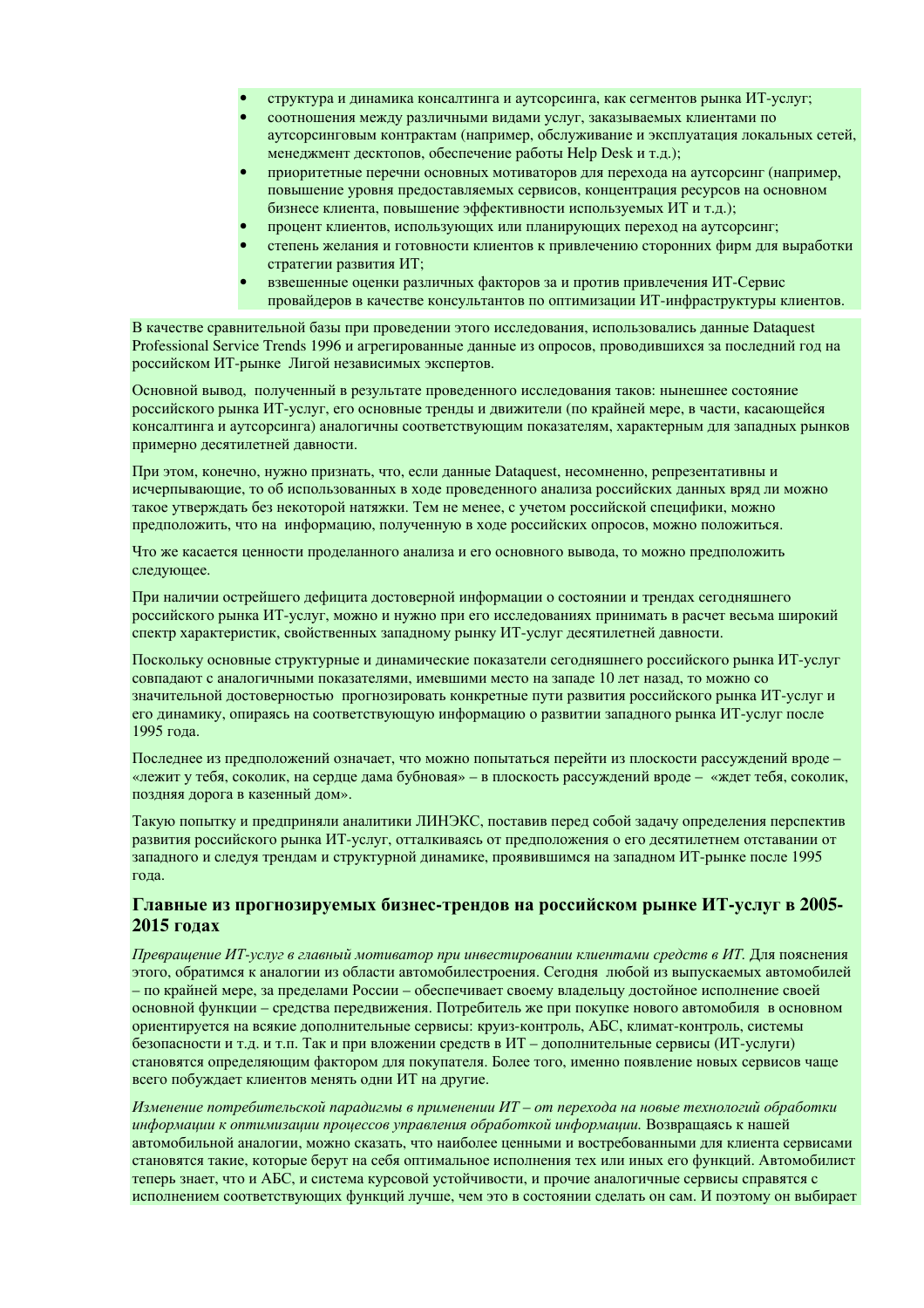автомобиль, оснащенный этими дополнительными сервисами. В идеале, когда водителям будет предложен сервис, выполняющий функции автопилота, он станет главным необходимым требованием при покупке. В области ИТ происходит то же самое. Самыми главными для клиентов становятся задачи эффективного менеджмента своими ИТ-активами, и на первый план выходят десктоп-менеджмент, менеджмент ИТинфраструктурой, менеджмент приложениями и т.д. и т.п. В идеале все идет к автопилоту, т.е. к аутсорсингу - передаче исполнения клиентских ИТ-функций оптимально работающему «устройству», в роли которого выступает ИТ-сервис провайдер.

## Ключевые тренды аутсорсинга в России 2005-2015 гг.

Неуклонный дрейф от простого управления ИТ-ресурсами клиента к оптимизации управления достижением конкретных целей клиента (повышение отдачи от ИТ, привязка ИТ к стратегии клиента и т.д.)

Камодизация (переход на более дешевые, повторяемые, быстро внедряемые и легко интегрируемые решения) многих областей аутсорсинга, и в первую очередь, аутсорсинга ИТ-инфраструктуры.

Превращение аутсорсинга бизнес-процессов в самый быстрорастущий сегмент рынка профессионального сервиса.

#### Ключевые тренды консалтинга в 2005-2015 гг.

Постоянный рост взаимосвязи и интеграции ИТ-консалтинга и управленческого консалтинга, сопровождаемый изменением целевой аудитории консалтинга от руководителей подразделений до высшего руководства компаний.

Повышение клиентских требований к консультантам в плане одновременного наличия у них и стратегической, и операционной, и индустриальной, и, естественно, ИТ экспертизы.

Превращение консалтинга в один из главных стимуляторов и вспомогательных инструментов для клиентов в вопросах их перехода на аутсорсинг.

Бурный рост консалтинга в различных областях конвергенции горизонтальных и вертикальных ИТ.

На основании сформулированных выше предположений, эксперты ЛИНЭКС разработали десятилетний прогноз основных параметров и вех в развитии аутсортинга на российском ИТ-рынке (см. рисунок).

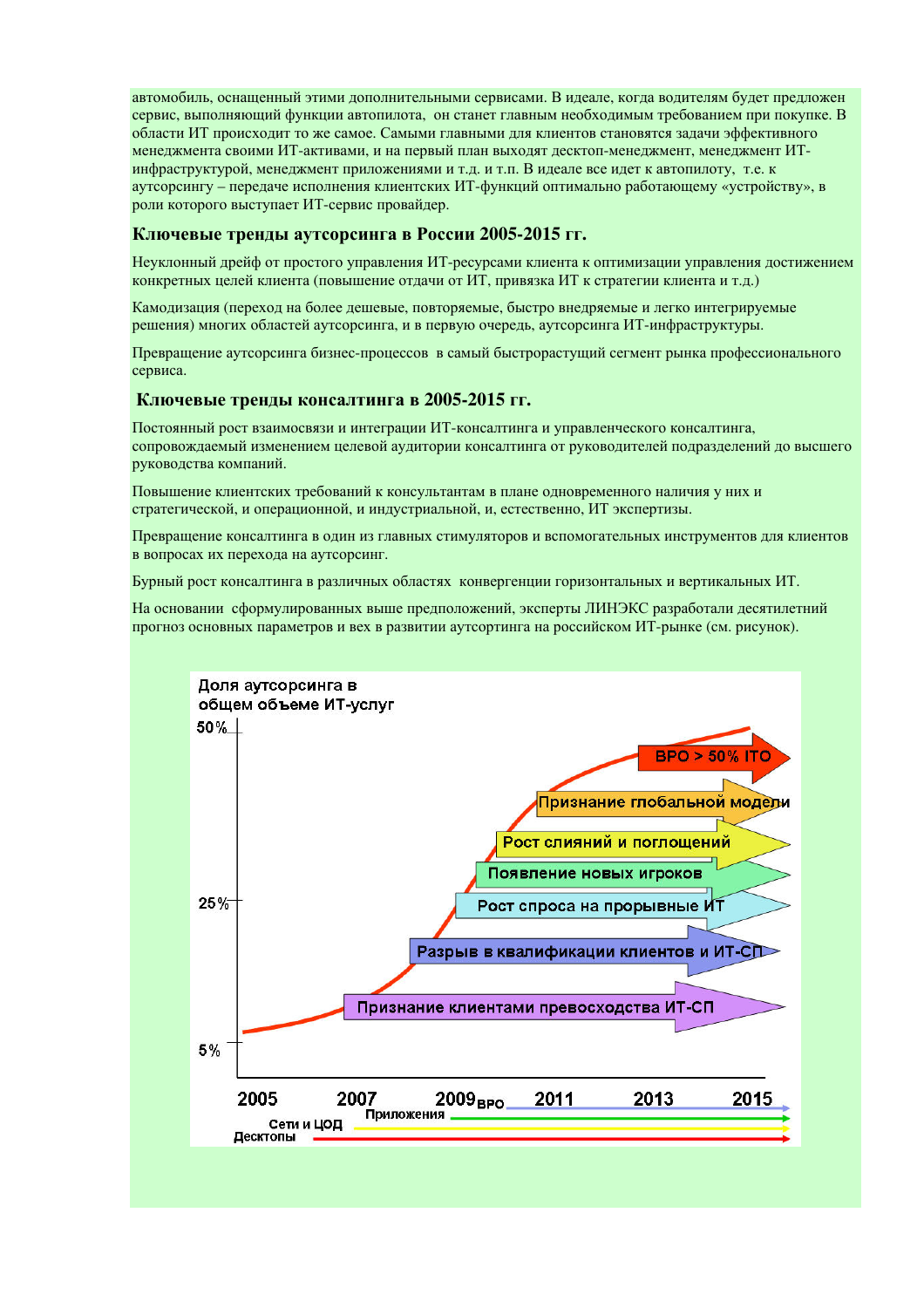#### Пояснения к рисунку:

- Признание клиентами превосходства ИТ-СП за счет реинжениринга используемых ими моделей и процессов предоставления услуг, ИТ-СП выходят на такой уровень качества и стоимости своих сервисов, который становится трудно достижимым для внутренних ИТ-департаментов клиентов (и в первую очередь, из-за необходимости масштабных инвестиций в непрофильную для клиентов деятельность). Клиенты признают превосходство компетентности и уровня экспертизы ИТ-СП, как в части технологических решений, так и в части менеджмента процессами внедрения и эксплуатации ИТ.
- Разрыв в квалификации клиентов и ИТ-СП из-за большей финансовой и карьерной привлекательности многие наиболее квалифицированные ИТ-специалисты переходят на работу к ИТ-СП. Разрыв в квалификации ИТ-персонала клиентов и ИТ-СП становится все больше. Клиенты признают, что, с наименьшим риском потерять вложенные деньги, лучше покупать наиболее ценных специалистов и ИТ-СП.
- Рост спроса на прорывные ИТ рост спроса на информационные технологии, способные радикально улучшить характеристики основного бизнеса клиентов.
- Появление новых игроков число игроков на рынке ИТ-услуг активно пополняется. На рынок выходят: а) небольшие сервисные компании, специализирующиеся в узких индустриальных областях; б) совместные предприятия, первоначально созданные между крупными ИТ-СП и их клиентами в рамках своих проектов, но теперь выходящие на «внешний рынок» в) бывшие ИТподразделения тех клиентов, которые инвестировали серьезные средства в их развитие, и превращающиеся теперь, в той или иной форме, в самостоятельных провайдеров услуг.
- Рост слияний и поглощений слияния и поглощения становятся одним из основных способов расширения бизнеса на рынке ИТ-услуг.
- Признание глобальной модели в целях снижения расходов на покупаемые ИТ-услуги, клиенты начинают их закупать по глобальной модели (т.е. оншор - в России, ниешор - в ближнем зарубежье, офшор – в дальнем зарубежье).
- Объем ВРО превышает 50% от объема ІТО объем аутсорсинга бизнес-процессов клиентов превышает 50% от объема аутсорсинга их ИТ-функций.

Левый край стрелок под осью абсцисс показывает, когда соответствующий из видов аутсорсинга (аутсорсинг лесктопов, аутсорсинг сетевой инфраструктуры и центров обработки ланных, аутсорсинг приложений, аутсорсинг бизнес процессов) начнет применяться более чем 30%-ми крупных российских компаний.

#### Врезка 2

## Россия замыкает новый международный рейтинг

Новый международный страновой рейтинг зрелости рынков ИТ-услуг IT-Services Country Maturity Index (ITS-CMI разработан и рассчитан аналитическим центром российской Лиги независимых экспертов в области ИТ (ЛИНЭКС) на основе статистических данных Gartner Dataquest (июль 2005), IDC (август 2005) и 2004 CIA World Factbook (сентябрь 2005). Рейтинг ITS-CMI представляет собой аналитический инструмент для комплексной оценки уровня зрелости в вопросах эффективного использования информационных технологий, достигнутого различными странами.

Рейтинг ITS-CMI учитывает три базовых показателя:

- технологический уровень страны с точки зрения востребованности ИТ;  $\bullet$
- уровень рыночной потребительской зрелости ИТ;
- уровень развитости (разнообразия и сложности) предоставляемых в стране ИТ-услуг

Для оценки технологического уровня страны с точки зрения востребованности ИТ используется отношение общих расходов на ИТ к объему ВВП страны.

Уровень рыночной потребительской зрелости рассчитывается как отношение объема предоставляемых на рынке ИТ-услуг к общему объему ИТ-рынка.

Уровень развитости (разнообразия и сложности) предоставляемых в стране ИТ-услуг является наиболее значимым для оценки зрелости, и его оценка базируется на трех характеристиках рынка: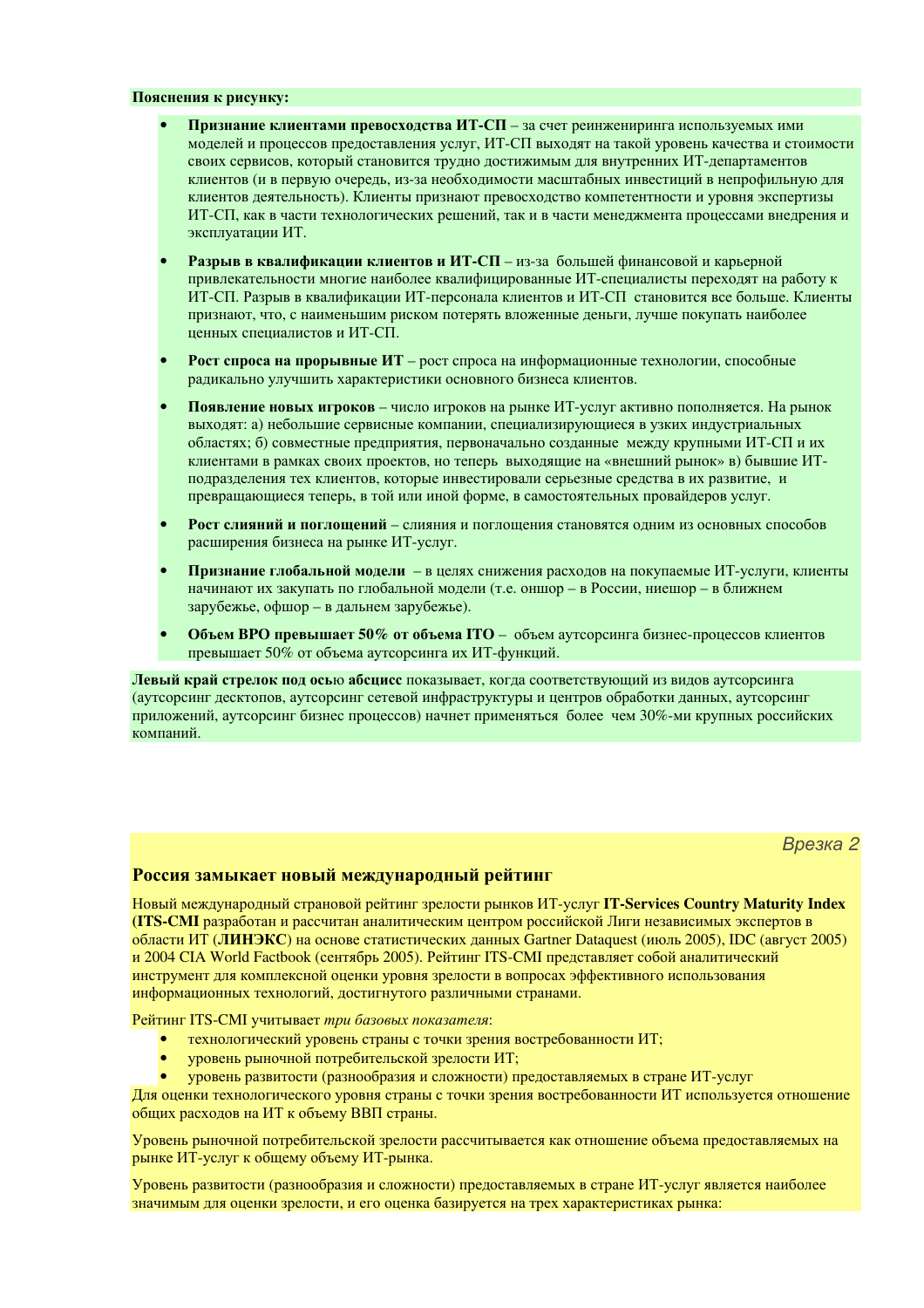- отношение объема средств, расходуемых в стране на поддержку и обслуживание аппаратных и  $\bullet$ программных ИТ-продуктов, к расходам на их приобретение;
- отношение расхолов на аутсорсинг к общим расхолам на покупку ИТ-услуг; ×
- отношение расходов на аутсорсинг бизнес-процессов к общим расходам на покупку ИТ-услуг.

Для получения значения ITS-CMI, все вышеуказанные пять отношений нормируются, а затем складываются. По полученному итоговому рейтингу в десятку стран лидеров входят: Япония, Великобритания, США, Канада, Финляндия, Австралия, Новая Зеландия, Швеция, Нидерланды, Германия. Эти и ещё шесть стран, значение ITS-CMI для которых превышает 2,5, образуют группу так называемых «зрелых стран».

Страны, значение ITS-CMI которых находится в диапазоне 1,50—2,49, составили группу т.н. *созревающих* стран. Третью группу составили страны, имеющие показатель ITS-CMI меньше 1,50. Они причислены разработчиками рейтинга к развивающимся странам.

Среди 37 стран, для которых рассчитан ITS-CMI, максимальное индекса значение имеет Япония (3,80), а самое низкое значение  $-0.75$  – имеет Россия.



Источник: ЛИНЭКС

Новый рейтинг показывает превосходство Японии, США и Великобритании, как в расходовании средств на развитие ИТ-услуг, так и в получении отдачи от вложенных средств. В то же время, новый рейтинг показал гигантское отставание ряда стран (и в их числе, к сожалению, Россия), которым пока не удалось добиться реальных успехов на своих внутренних рынках ни в деле инвестирования в ИТ, ни в получении от ИТ серьёзной отдачи.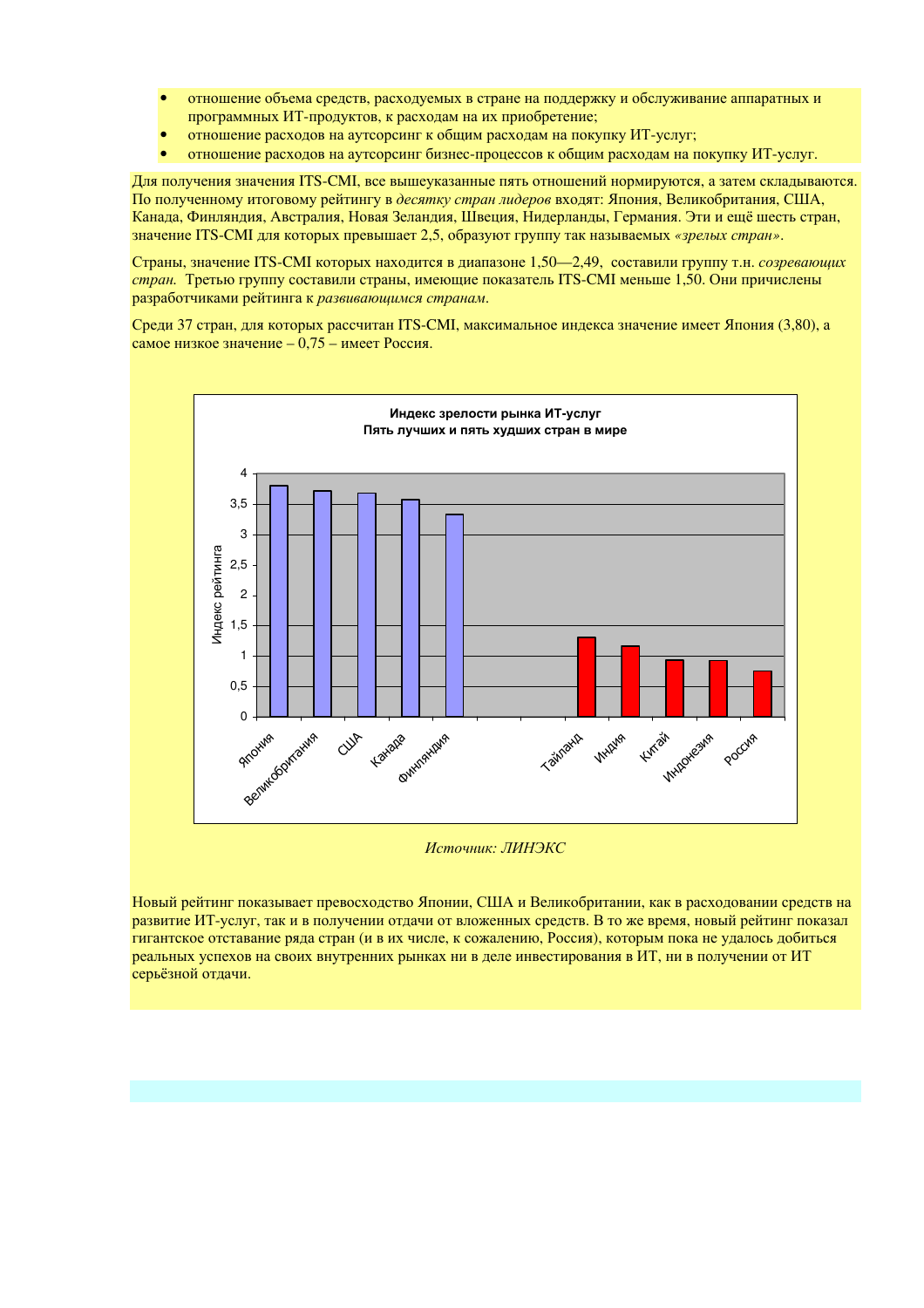## Россия может играть в высшей лиге глобального экспорта услуг

Глобальная модель предоставления услуг (ГМПУ) становится главным фактором, определяющим структуру и динамику развития мирового рынка ИТ-ориентированных услуг. К таким услугам, помимо уже ставших привычными услуг по внедрению, поддержке и развитию самих ИТ, сегодня также относятся услуги по аутсорсингу бизнес-процессов ((Business Process Outsourcing – BPO) и услуги по аутсорсингу знаний (Knowledge Process Outsourcing - KPO). Причем для двух последних имеются в виду такие классы бизнеспроцессов и такие виды процессов применения знаний, для которых ИТ-составляющая в их сегодняшних технологических реализациях является базовым элементом.

Аутсорсинг бизнес-процессов касается, прежде всего, различного рода call-центров, бухгалтерии и финансов, а также систем, обеспечивающих работу с корпоративными кадровыми ресурсами (НR). Спрос на этот класс сервисов по ГМПУ составит, по оценке Evalueserve, к 2010 году более \$150 млрд., и удовлетворяться этот спрос в связи с нехваткой людских ресурсов будет лишь на 40%.

Аутсорсинг знаний включает в себя такие виды сервисов, как работа с базами знаний, инжиниринг и дизайн, биотехнологические и фармакологические расчеты, обработка юридических, патентных и страховых данных и т.д. и т.п. Потребность в получении этого класса сервисов по ГМПУ составит по оценке Evalueserve к 2010 году не менее \$16 млрд.

Главным потребителем услуг по ГМПУ являются высокоразвитые страны, и прежде всего, США. Для этих стран, использование ГМПУ является одним из важнейших факторов эффективности их экономики. По ланным Global Insight, Inc., США, отдавая сотни тысяч своих рабочих мест в другие страны, тем самым порождает, как минимум, вдвое больше рабочих мест в самих США, обеспечивая тем самым прирост своего ВВП в десятки миллиардов долларов (см. рис.1).



#### Рис. 1 Число рабочих мест, отдаваемых и тем самым порождаемых США при использовании ГМПУ. Прирост ВВП, получаемый США в результате использовании ГМПУ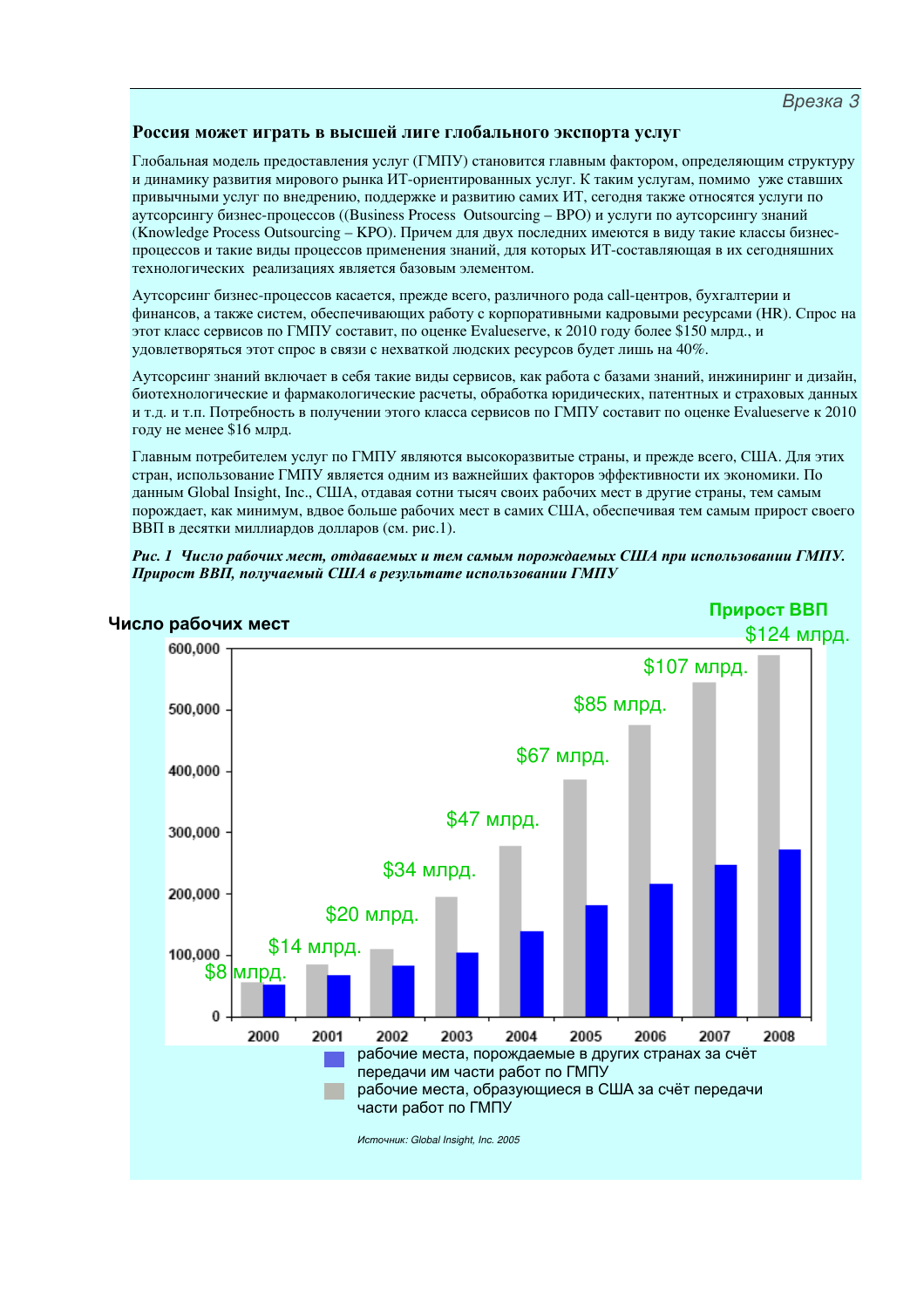Что же касается стран, располагающих, по мнению экспертов, наибольшим потенциалом в использовании ГМПУ, то Россия находится в группе лидеров (см. рис. 2).

| Лидер и его основные | Перспективные игроки | Новички, которым еще     |
|----------------------|----------------------|--------------------------|
| <b>КОНКУРЕНТЫ</b>    |                      | <b>НУЖНО ПОДТЯНУТЬСЯ</b> |
| Венгрия              | Австралия            | Аргентина                |
| <b>КИДНИ</b>         | Беларусь             | Куба                     |
| <b>Ирландия</b>      | Болгария             | Фиджи                    |
| Канада               | Бразилия             | Гана                     |
| Китай                | Коста-Рика           | <b>Марокко</b>           |
| Израиль              | Египет               | Непал                    |
| Малайзия             | Эстония              | <b>Никарагуа</b>         |
| Мексика              | Ямайка               | Пакистан                 |
| Северная Ирландия    | Латвия               | Сенегал                  |
| Филиппины            | Литва                | Словения                 |
| Польша               | Маврикий             | Южная Корея              |
| Россия               | Новая Зеландия       | Шри-Ланка                |
| Чешская республика   | Румыния              | Тайвань                  |
| Южная Африка         | Сингапур             | Таиланд                  |
|                      | Словакия             | Тунис                    |
|                      | <b>Испания</b>       | Турция                   |
|                      | Украина              | CAO                      |
|                      |                      | Венесуэла                |
|                      |                      | Вьетнам                  |

Рис. 2 Страны мира, потенциально пригодные для использования ГМПУ

Источник Gartner (Июнь 2005)

Объясняется это следующим. Во-первых, по главному критерию - стоимости людских ресурсов, потенциально пригодных для использования в бизнесе по ГМПУ, - Россия выглядит совсем неплохо (см. рис. 3). И хотя в Индии и Китае стоимость людских ресурсов ещё ниже, чем в России, но во многих других странах из группы лидеров она выше российской. Это справедливо даже для Бразилии - четвёртой стране, входящей наряду с Россией, Индией и Китаем в т.н. группу BRIC, которая, по мнению экспертов Goldman Sachs, будет одним из определяющих факторов мирового экономического развития в XXI веке.

Рис. 3 Средние зарплаты программистов в 2004 году



Источник Gartner (Июнь 2005)